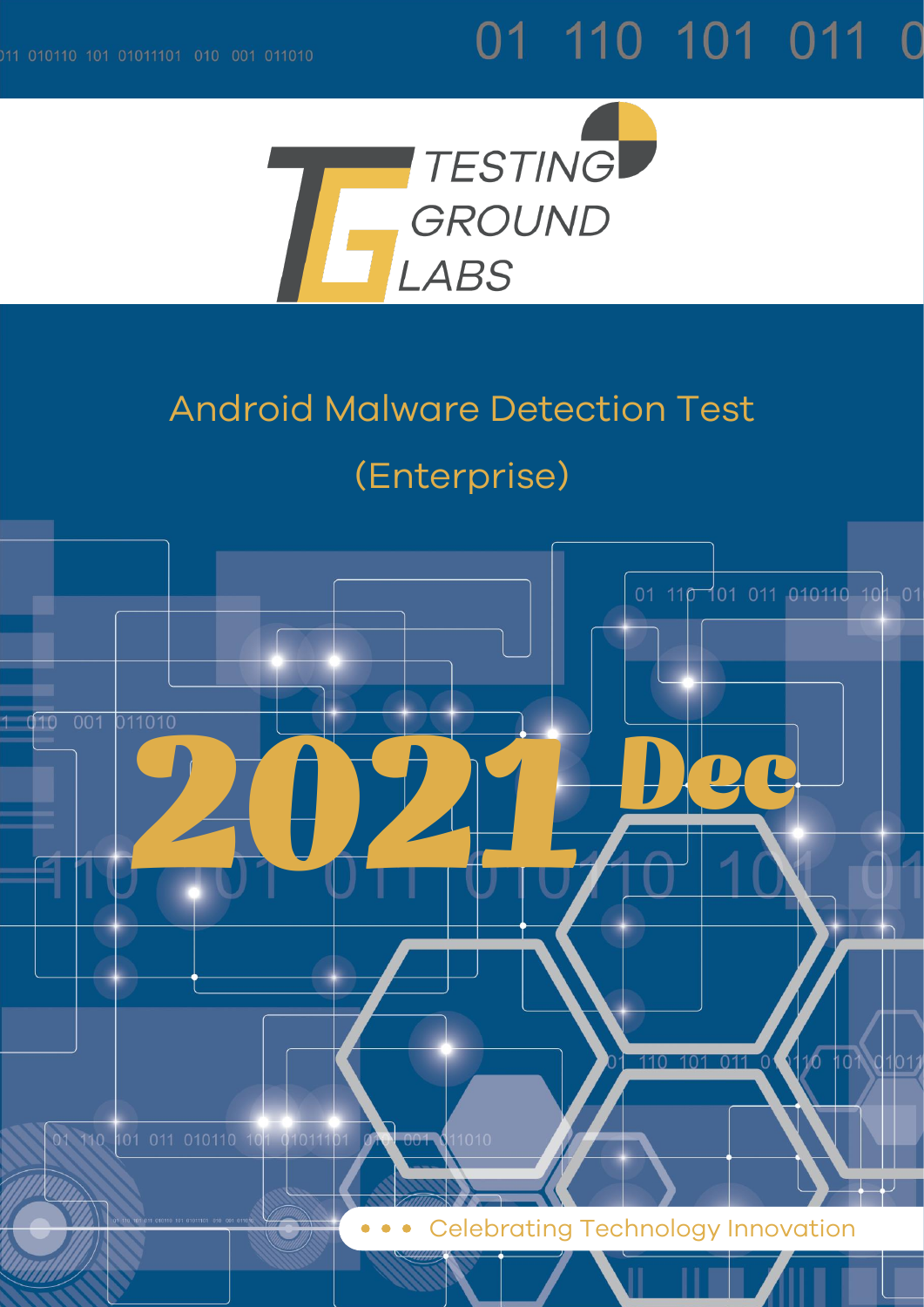

*Android Malware Detection Test 2021 Dec (Enterprise)*

### TABLE OF CONTENTS



Background Test Process &



Tested Result



Test Summary & Monthly Award



Information

Test Software



Disclaimer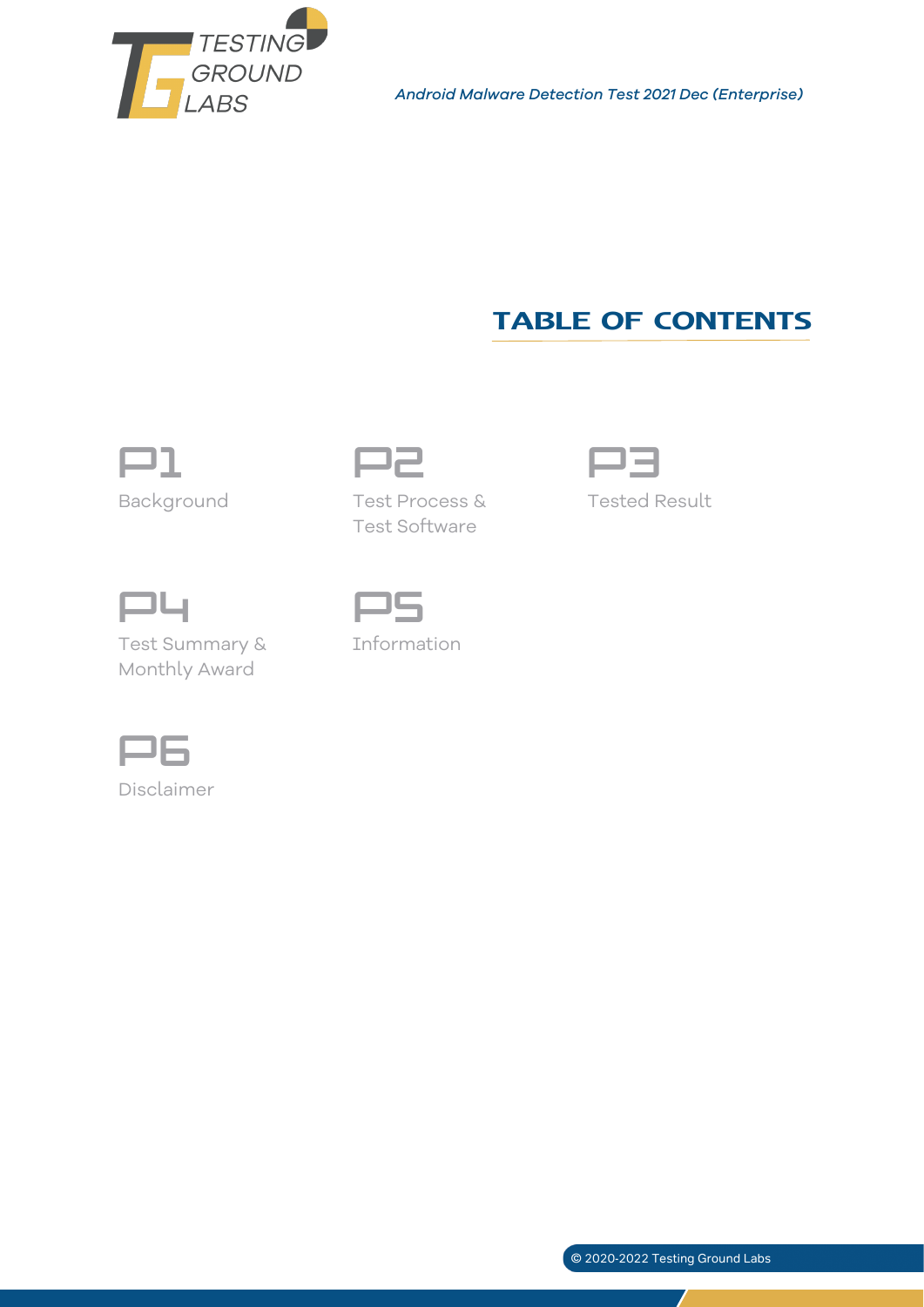

*Android Malware Detection Test 2021 Dec (Enterprise)*

#### Chap.1 Background

Android is a mobile operating system developed by Google. It is based on a modified version of the Linux kernel and other open source software, and is designed primarily for touchscreen mobile devices such as smartphones and tablets. In addition, Google has further developed Android TV for televisions, Android Auto for cars, and Wear OS for wrist watches, each with a specialized user interface. Variants of Android are also used on game consoles, digital cameras, PCs and other electronics.

Android's smartphone share will hover with around 85% throughout the forecast. Volumes are expected to grow at a five-year compound annual growth rate (CAGR) of 1.7% with shipments approaching 1.36 billion in 2022. Android maintained its position as the leading mobile operating system worldwide in June 2021, controlling the mobile OS market with a close to 73 percent share. Google's Android and Apple's iOS jointly possess over 99 percent of the global market share. Overall this is a positive sign that consumers are seeing the benefits of moving to a slightly more premium device than they likely previously owned.

Android security software can protect you away from the following malware activities (all are actual cases):

- 1. Send messages to "premium service" SMS numbers that cost extra money.
- 2. Send your personal information to unknown parties.
- 3. Turn your phone into a part of a botnet so others can execute commands remotely for nefarious purposes, such as spam, DDOS attack, and more.
- 4. Non-authorized persons may monitor your phone calls and text messages.
- 5. Open you to blackmail, if something embarrassing can be found and sent elsewhere.
- 6. Trick you into entering financial information, such as account number, birth date, and more.
- 7. Even stuff on your PC if you connect your PC to your smartphone.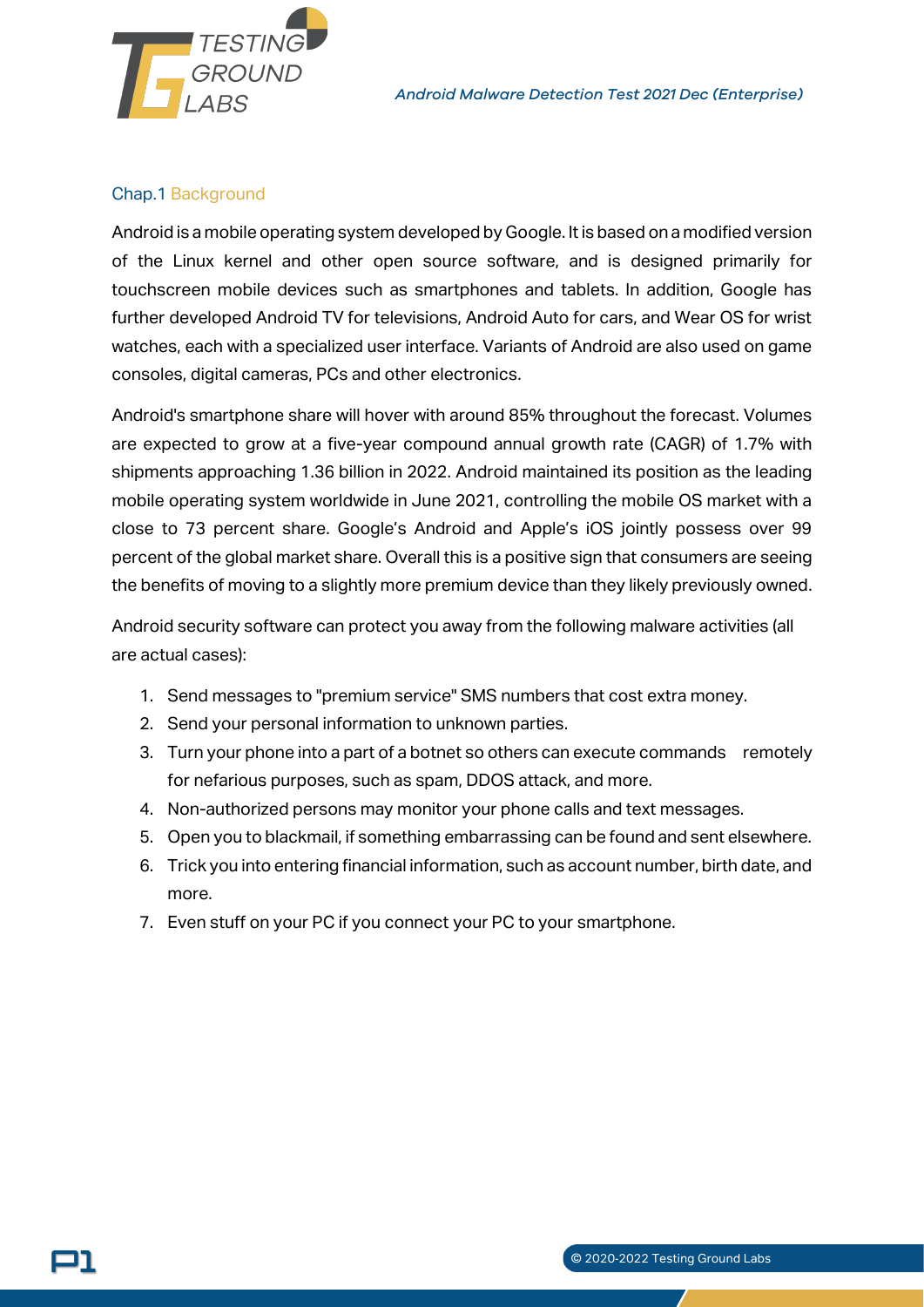

#### Chap.2 Test Process & Test Software

Several android mobility devices will be prepared and backup images are created then. Detailed process is as follows:

- 1. 1915 malware samples and bulks of clean android applications (453 different installers) are prepared and delivered to the internal storage of devices. The malware were collected in multiple sources (including China region), clean apps were taken from Google AppStore and other legitimate app stores.
- 2. Install a security product on the physical phone device with default configuration.
- 3. Update the security product and perform a full scan against the malware set and clean applications. Malware detection rate and false positive status will be recorded.
- 4. Restore the backup image and repeat the three steps above.
- 5. Platform: PixelExperience Android 10 on RedMi Note 4X
- 6. Test date: December, 2021

| Vendor             | Software                                   | Version        |
|--------------------|--------------------------------------------|----------------|
| ESET               | <b>ESET Endpoint Security for Android</b>  | $V$ 3.0.13.0-0 |
| Kaspersky          | Kaspersky Endpoint Security                | 10.33.1.1      |
| Sophos             | Sophos Intercept X for Mobile              | 9.7.3464       |
| <b>Trend Micro</b> | Trend Micro Mobile Security for Enterprise | 9.8.1.3087     |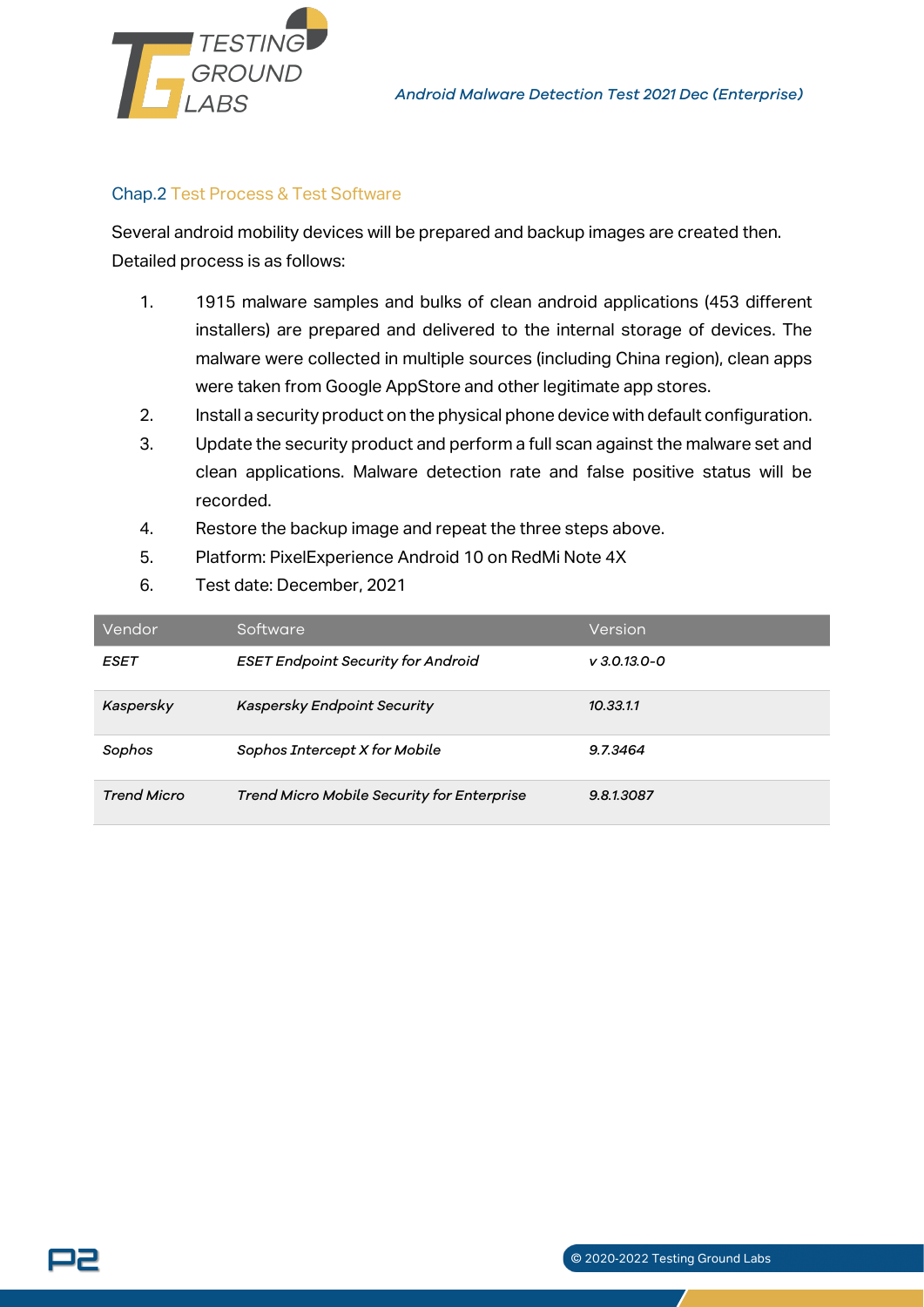

#### Chap.3 Tested Result (The test results are shown on the following tab)

| Vendor             | Total<br>Samples | Missed<br>Samples | <b>Detected</b><br>Samples | Detection<br>Rate | False<br>Positive<br>Counts | Total<br>Score |
|--------------------|------------------|-------------------|----------------------------|-------------------|-----------------------------|----------------|
| <b>ESET</b>        | 1915             | O                 | 1915                       | 100.000%          | 0                           | 100.000        |
| Kaspersky          | 1915             | $\mathcal{O}$     | 1915                       | 100.000%          | $\mathcal{O}$               | 100.000        |
| Sophos             | 1915             | 0                 | 1915                       | 100.000%          | 0                           | 100.000        |
| <b>Trend Micro</b> | 1915             | $\overline{2}$    | 1913                       | 99.896%           | $\mathcal{O}$               | 99.896         |

Remarks: Final Score= (Detection %) \*100-0.1\*FP

32

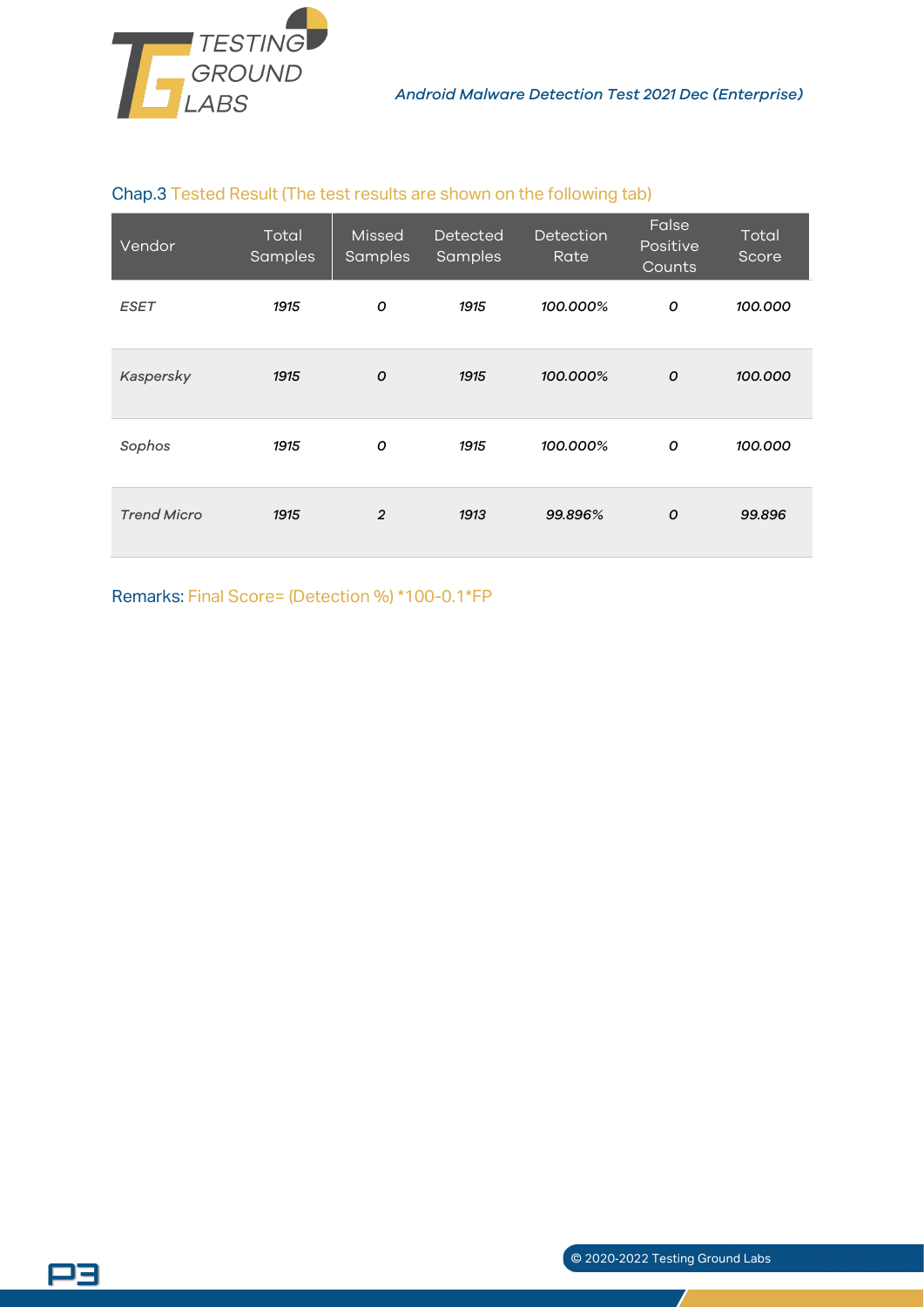

*Android Malware Detection Test 2021 Dec (Enterprise)*

#### Chap.4 Test Summary & Monthly Award

During the test, we had helped some vendors fix the crashes that we discovered and then we also had verified and confirmed the fixes.

#### Monthly Award

P4



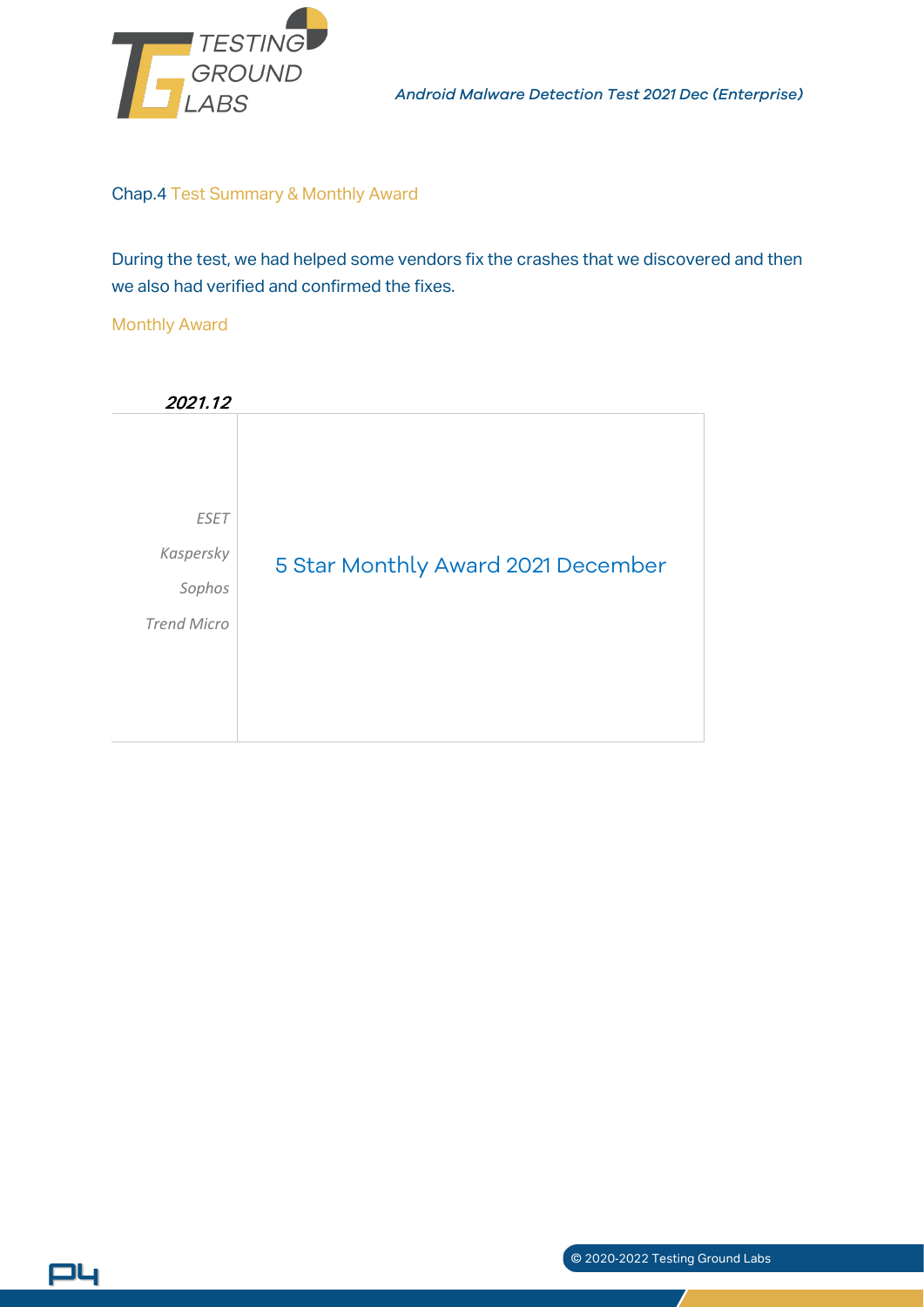

#### Chap.5 Rights Statement

Unless otherwise stated, Testing Ground Labs (hereinafter referred to as "TG Labs"), owns the copyright of this report. Without prior written consent of TG Labs, no other unit or individual shall have the right to alter the contents of this report and use it for commercial purposes by any means (including but not limited to transmission, dissemination, reproduction, excerpt, etc.).

Unless otherwise stated, TG Labs shall be the rightful owner of the trademarks and service marks used in the report. Any action of infringing upon the legal rights of TG Labs is prohibited. TG Labs shall have the right to pursue the legal liability of the infringer in accordance with the law.

#### Chap.6 Disclaimer

Note that before using the report issued by Testing Ground Labs (hereinafter referred to as "TG Labs"), please carefully read and fully understand the terms and conditions of this disclaimer (hereinafter referred to as "Disclaimer"), including the clauses of exclusion or restriction of the liabilities of TG Labs and the limitations of the rights of users. If you have any objection to the terms and conditions of this Disclaimer, you have the right not to use this report, the act of using this report will be regarded as acceptance and the recognition of the terms and conditions of this Disclaimer, so by using this report, you agree to the following terms and conditions:

- 1. The report is provided by TG Labs, all the contents contained herein are for reference purposes only, and will not be regarded as the suggestion, invitation, or warranty for readers to choose, purchase or use the products mentioned herein. TG Labs will not guarantee the absolute accuracy and completeness of the contents of the report; you should not rely solely on this report, or substitute the viewpoints of the report for your independent judgment. If you have any queries, please consult the relevant departments of the State, and then choose, purchase or use products by your independent judgment.
- 2. The contents contained herein is the judgment made by TG Labs to the product characteristics as of the date the report was published. In the future, TG Labs will have the right to issue new reports which contain different contents or draw different conclusions, but TG Labs has no obligation or responsibility to update the original report or inform readers of the update of it. In this case, TG Labs will bear no responsibility for readers' loss for using the original report.